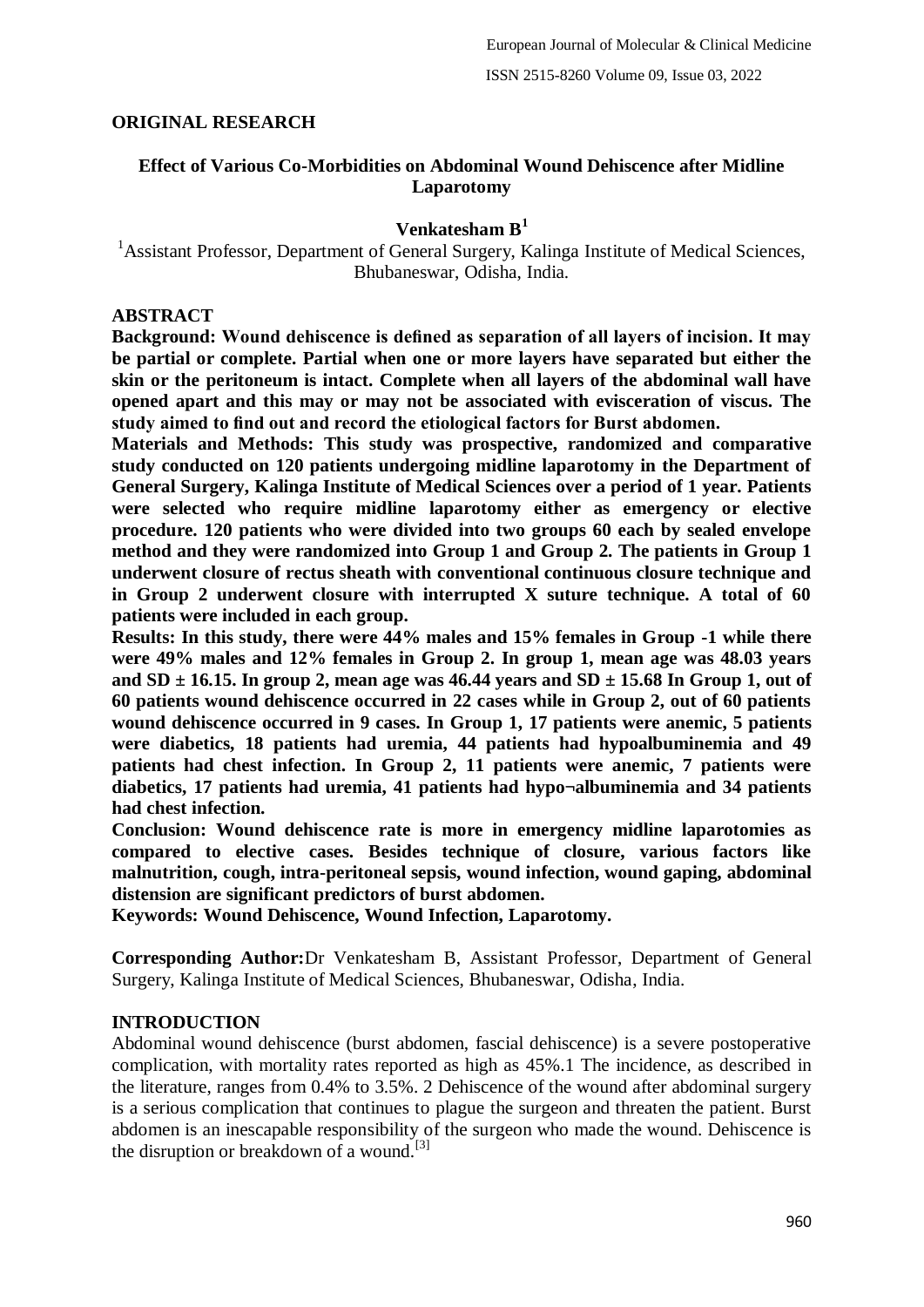It may range in magnitude from a failure of the deeper portions of the abdominal incision to unite, unrecognized in the postoperative course but resulting in a dramatic "burst abdomen" or evisceration in which dehiscence of the wound occurs suddenly and is accompanied by protrusion of abdominal contents, usually bowel, through the disrupted Wound.<sup>[4]</sup> Sometimes it may present as incisional hernia later. Significant wound dehiscence occurs in approximately 1% of all aparotomies.<sup>[5]</sup> The incidence of wound disruption is correspondingly greater in a series of patients with various predisposing factors.<sup>[6]</sup>

Disruption can take place at any time in the postoperative period but most often occurs between the fifth and twelfth postoperative days. In patients with healing problems the disruption may occur much later. It may occur shortly after the skin sutures have been removed. In about half the cases disruption will be heralded by the appearance of a serosanguinous discharge on the dressing. If this occurs before the seventh day, it may be considered pathognomonic of dehiscence.<sup>[6]</sup>

Usually such a complication implies inadequate preoperative treatment, improper postoperative management, wound infection and poor surgical technique. Frequently, burst abdomen occurs because of the nature of the disease. Urgent need for operative intervention may preclude satisfactory preoperative preparation of the patient. Drainage of abscess or perforation of viscus may result in continuous and unavoidable contamination of wound. Burst abdomen is defined as separation of all layers of incision. It may be partial or complete. Partial when one or more layers have separated but either the skin or the peritoneum is intact. Complete when all layers of the abdominal wall have opened apart and this may or may not be associated with evisceration of viscus. $^{[7]}$ 

When an abdominal wound gape open or disrupts, a condition called burst abdomen / wound dehiscence /wound disruption / post-operative eventuation occurs. It is a morbid complication of surgery. Usually encountered above the age of 60 years and common in males, can be partial or complete. Prognosis of this condition becomes worse with delayed diagnosis and increasing age.[8]

In a few patients, the disruption is violent and sudden, with protrusion of the intestines through the wound onto the surface of the abdomen.9 Appropriate treatment at the bedside includes protecting the intestines with sterile towels, promptly administering a narcotic, intravenously if possible, and immediately taking the patient to the operating room. This type of disruption has long been associated with a substantial mortality rate, but most often, death is a result not of the disruption but of the underlying conditions that caused it. The most frequent complications after disruption and restore of a wound are a generalized peritonitis or a pulmonary complication.<sup>[10]</sup>

These should be anticipated and appropriate preventive measures taken. Some patients experience and describe a tearing sensation preceding the disruption. When such an event is described by an extremely obese patient and there is no surface evidence of the disruption, an oblique soft tissue roentgenogram of the abdominal wall may help to establish the diagnosis by showing gas in intestinal loops trapped in the deep subcutaneous tissues. $[8]$ 

# **MATERIALS & METHODS**

This study was prospective, randomized and comparative study conducted on 120 patients undergoing midline laparotomy in the Department of General Surgery, Kalinga Institute of Medical Sciences over a period of 1 year. Patients were selected who require midline laparotomy either as emergency or elective procedure. 120 patients who were divided into two groups 60 each by sealed envelope method and they were randomized accordingly.

#### **Inclusion Criteria**

a) Patients aged 18-75 years, requiring laparotomy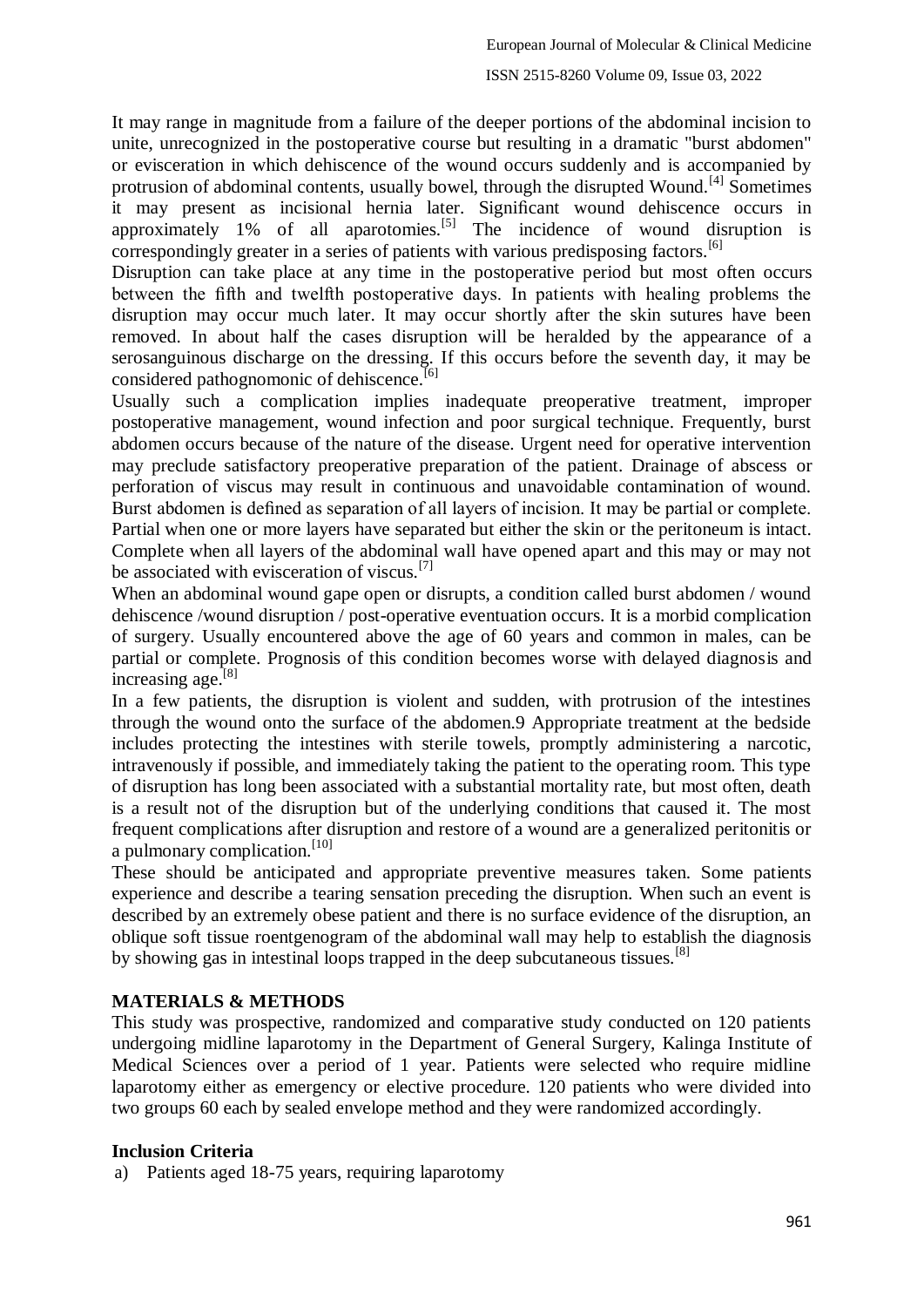- b) Gender: Both male and female.
- c) Patients who require surgery with midline incision either as emergency or elective procedure.
- d) All patients giving written informed consent for enrollment in study.

# **Exclusion Criteria**

- a) Patients below 18 years and above 75 years.
- b) Patients aged 18-75 years with immuno-compromised state, on Chemotherapy / immunotherapy, long term steroids.
- c) Patients who died within 10 days following midline laparotomy
- d) Patients undergoing Re-Laparotomy.

**Group-A:** Closed by suturing the rectus sheath using Polydioxanone suture 1-0 (PDS) in conventional continuous layer suturing technique.

**Group-B:** Closed by suturing the rectus sheath using Polydioxanone suture 1-0 (PDS) in interrupted –X suture technique.

### **Method of Collection of Data:**

### **Pre-Operative Evaluation:**

**Study procedure**: Closure of midline abdominal wound by Continuous layer suturing technique with polydioxanone No 1 (PDS) suture.

#### **Pre-Operative Evaluation**

The patients were assessed preoperatively with clinical history, physical examination, biochemical and radiological evaluations. A detailed Performa was filled with the following details:

- 1. Details of patient age, sex, address, CR No., Date of Admission, Date of discharge.
- 2. Brief History
- 3. General Physical Examination
- 4. Details of Operative Procedure
	- a) Date of surgery
	- b) Operation
	- c) Indication
	- d) Findings
	- e) Closure Technique

# **Patients included in the study undergone following investigations:**

- 1. Complete Haemogram: Hemoglobin (HB), Total Leucocyte Count (TLC), Differential Leucocyte count (DLC), Platelet Count.
- 2. LFT and Serum Proteins.
- 3. Renal Function Test: Blood Urea, Serum Creatinine.
- 4. Serum Electrolytes: Sodium (Na+), Potassium (K+), Chloride (Cl-).
- 5. Chest X-Ray (PA View)
- 6. Abdomen X-Ray (AP View in Erect and Supine Position)
- 7. Ultrasound Abdomen/CT
- 8. Electrocardiography (ECG)

#### **Intra-Operative Technique**

After parts painted and draped, midline incision was given and abdomen was opened in layers. Once the pathology dealt, abdominal drains placed rectus sheath was closed either by continuous or interrupted X suture technique by PDS 1-0 RB as per group allocation. 34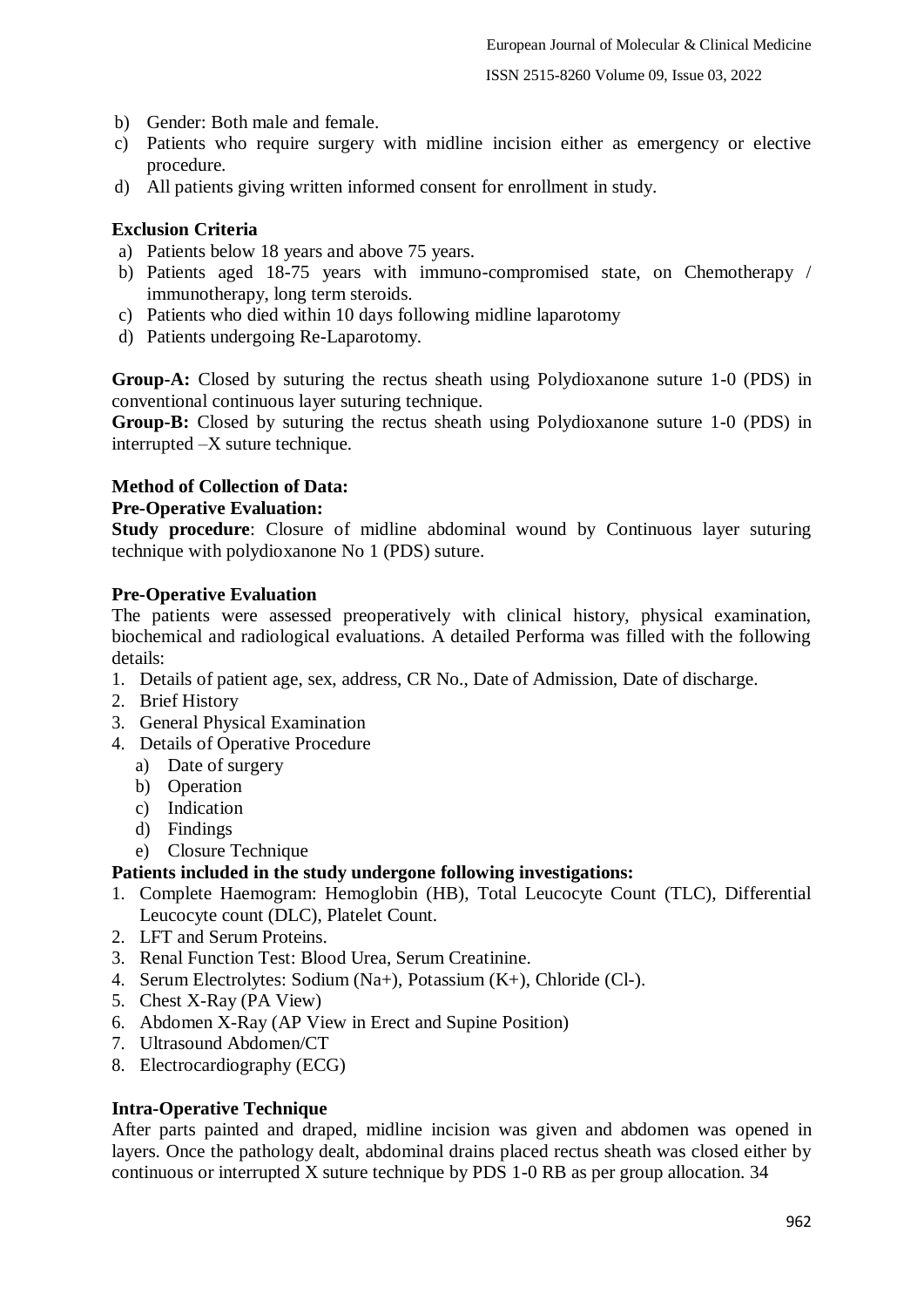### **Suture Material**

PDS 1-0 Round body was used in both groups.

### **Technique of Continuous closure**

**Continuous Closure Technique**: Continuous closure, performed using PDS 1-0 RB, care being taken to place each bite 1.5-2 cm from linea alba edge with successive bites being placed 1 cm from each other. The linea Alba was gently approximated without strangulation.

# **Interrupted X-Closure**

Interrupted X-closure performed using PDS 1-0 RB as large bite being taken outside as 2 cm from the cut edge of linea alba. The needle emerged on other side from inside out diagonally 2 cm from the edge and 4 cm above or below the first bite. This strand subsequently crossed or looped around the free end of suture and continued outside in diagonally at  $90^\circ$  to the first diagonal. The two end tied just tight enough to approximate the edge of linea alba taking care not to include omentum or bowel between the edges. This created two X like crosses- one on the surface and another deep to linea alba. The next X- suture placed 1 cm away from the previous one. Henceforth, in a 14 cm long wound, 3 X-sutures was applied.

### **Post-Operative evaluation:**

In post-operative period, patients examined daily, kept nil per oral and on par-enteral fluids till bowel recover and assessed for the following parameters:

- a) Cough
- b) Discharge
- c) Abdominal Distension
- d) Drain output
- e) Wound Gaping
- f) Wound Dehiscence
- g) Anemia

Broad Spectrum antibiotic coverage was given and changed as per culture sensitivity of wound discharge. Daily dressing was done.

In asymptomatic patients with no wound infection, gaping and wound dehiscence, skin sutures removed on  $10<sup>th</sup>$  post-operative day.

**Follow up**: Regular follow up done up-to  $7<sup>th</sup>$ ,  $10<sup>th</sup>$  and  $14<sup>th</sup>$  day. During follow up above mentioned parameters assessed.

# **Statistical Analysis**

The present study was carried out in a randomized prospective manner and statistical analysis of the data done at the end of the study using appropriate statistical tests depending upon the variables. Quantitative data was presented as mean and range as appropriate. For normally distributed data, mean was compared using T-test. For discrete categorical data, number and percentage were calculated. Chi-Square tests or Fisher's exact tests were applied for categorical data. All statistical tests were two sided. A p value of <0.05 was considered to indicate statistical significance.

# **RESULTS**

In this study, there were 45 males and 15 females in Group -1 while there were 49 males and 11 females in Group 2. This data when analyzed by the Chi-Square test, gave a p value of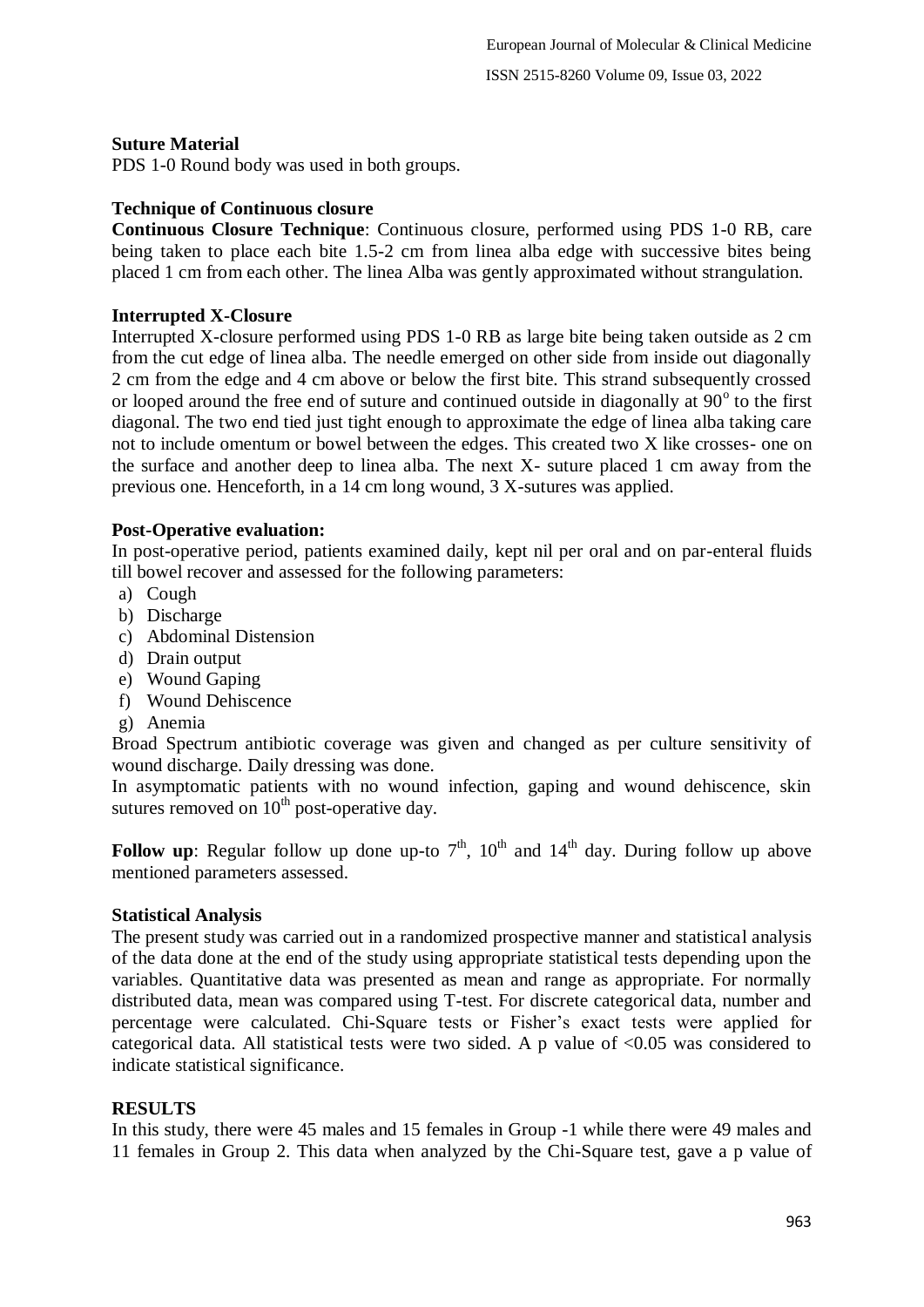0.0649 which was not significant which means that both Groups were comparable with respect to the sex distribution of the patient. [Table 1].

| Tuble 11 Ochael abditionum of Deau / Turelpanes |        |         |         |                |  |  |  |
|-------------------------------------------------|--------|---------|---------|----------------|--|--|--|
| <b>Variables</b>                                |        | Group 1 | Group 2 | <b>P-Value</b> |  |  |  |
| Gender<br>Male                                  |        | 45      | 49      | 0.0649         |  |  |  |
|                                                 | Female | ⊥J      |         |                |  |  |  |

|  | <b>Table 1: Gender distribution of Study Participants</b> |  |
|--|-----------------------------------------------------------|--|
|  |                                                           |  |

| Table 2: Age distribution of Study Participants |  |
|-------------------------------------------------|--|
|                                                 |  |

| <b>Variables</b> |          | Group 1          | Group 2          | <b>P-Value</b> |  |  |  |
|------------------|----------|------------------|------------------|----------------|--|--|--|
| Age              | Mean age | $48.03 \pm 6.15$ | $46.44 \pm 5.68$ | 0.67           |  |  |  |
| Wound dehiscence | Yes      | າາ<br>∠∠         |                  | 0.00001        |  |  |  |
|                  | No       | 38               |                  |                |  |  |  |

In group 1, age of the patients varied from 18–75 years with a mean age 48.03 years and SD  $\pm$  6.15. In group 2, age of the patients varied from 18-75 years with a mean age of 46.44 years and SD  $\pm$  5.68. On analysis by the student T-test, it shown that the age variation between the two groups was statistically insignificant with a p value of 0.67. Thus, both the groups were comparable with respect to the age distribution of the patients. [Table2] In Group 1, out of 60 patients wound dehiscence occurred in 22 cases while in Group 2, out of 60 patients wound dehiscence occurred in 9 cases. The difference of wound dehiscence in two groups was statistically significant. [Table2].

|  | Table 3: Various Co-Morbidities among study participants |  |
|--|----------------------------------------------------------|--|
|  |                                                          |  |

|         | Anemia<br>(Hb<10<br>mg/dl | <b>Diabetes</b><br><b>Mellitus</b> | <b>Uremia</b><br>( >50<br>mg/dl | Hypoalbuinemia<br>$(< 3.5$ mg/dl) | <b>Chest</b><br><b>Infection</b> |
|---------|---------------------------|------------------------------------|---------------------------------|-----------------------------------|----------------------------------|
| Group 1 |                           |                                    | 18                              | 44                                | 49                               |
| Group 2 |                           |                                    |                                 | 4 <sub>1</sub>                    | 34                               |
| Total   | 28                        |                                    | 35                              | 85                                | 83                               |

In Group 1, 17 patients were anemic, 5 patients were diabetics, 18 patients had uremia, 44 patients had hypoalbuminemia and 49 patients had chest infection. In Group 2, 11 patients were anemic, 7 patients were diabetics, 17 patients had uremia, 41 patients had hypoalbuminemia, 34 patients had chest infection. [Table3].

**Table 4: Association of various co-morbidities with Wound Dehiscence**

| Pre-              |         | <b>Wound Dehiscence</b> |               |                  |               | <b>Total</b> | $P-$         |
|-------------------|---------|-------------------------|---------------|------------------|---------------|--------------|--------------|
| <b>Operative</b>  |         | <b>Yes</b>              |               | N <sub>0</sub>   |               |              | <b>Value</b> |
| <b>Parameters</b> |         | <b>Frequency</b>        | $\frac{6}{6}$ | <b>Frequency</b> | $\frac{6}{6}$ |              |              |
| of<br>Technique   | Group 1 | 19                      | 32.00         | 41               | 68.00         | 60           | 0.00001      |
| Closure           | Group 2 | 4                       | 06.00         | 56               | 94.00         | 60           |              |
| Anemia            | Group 1 | 9                       | 50.00         | 8                | 50.00         | 20           | 0.06         |
|                   | Group 2 | 6                       | 15.38         | 5                | 84.62         | 13           |              |
| Hypo-             | Group 1 | 18                      | 37.33         | 26               | 60.00         | 44           | 0.0001       |
| Albuminemia       | Group 2 | 4                       | 8.96%         | 37               | 91.04         | 41           |              |
| Uremia            | Group 1 |                         | 35.00%        | 11               | 65.00         | 18           | 0.07         |
|                   | Group 2 | $\overline{2}$          | 10.53%        | 15               | 89.47         | 17           |              |
| <b>Diabetes</b>   | Group 1 | $\Omega$                | 0.00          | 5                | 100.00        | 5            | 0.0001       |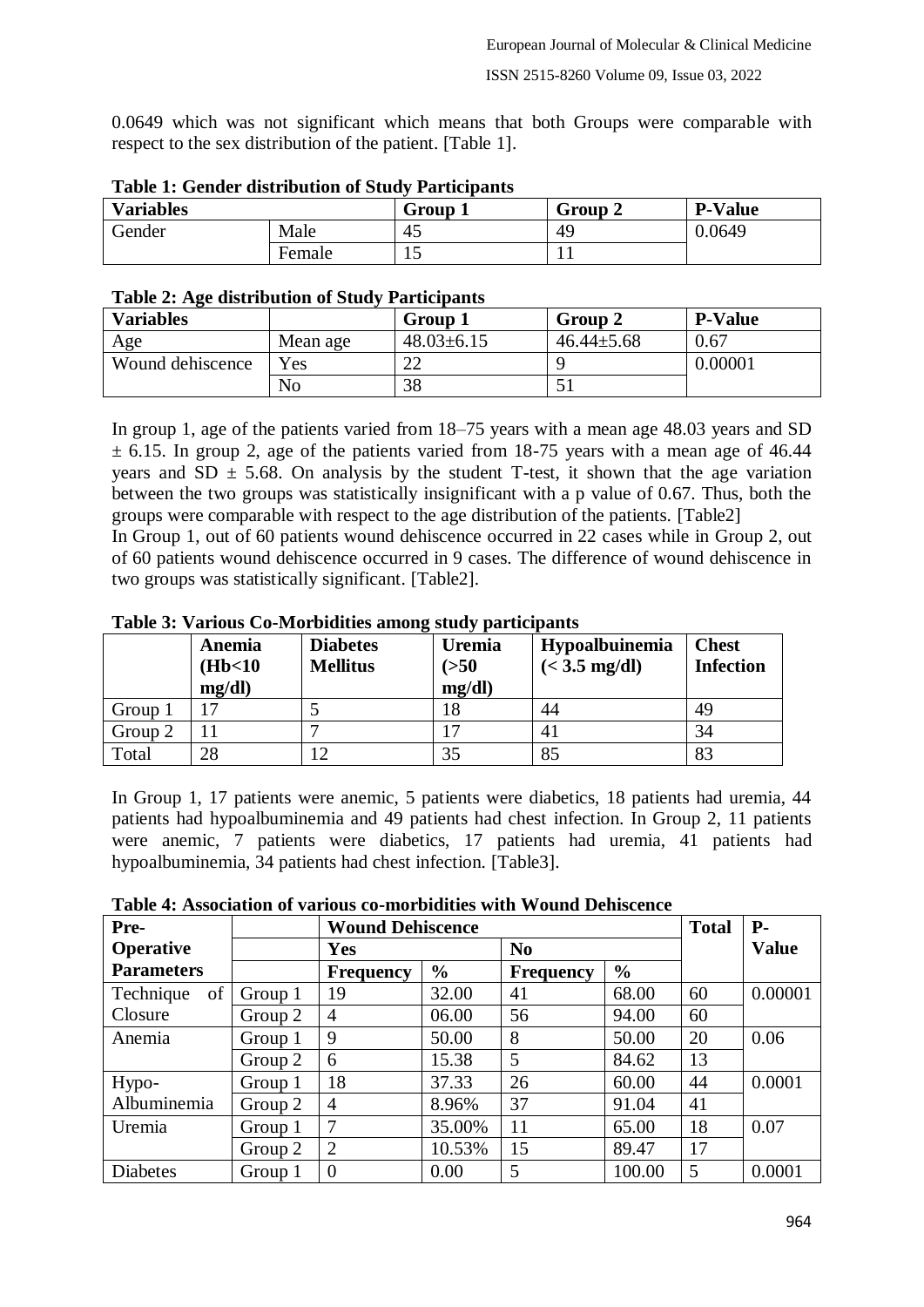#### European Journal of Molecular & Clinical Medicine

| Mellitus     | Group 2 |    | 0.00   |    | 100.00 | ⇁  |        |
|--------------|---------|----|--------|----|--------|----|--------|
| Leukocytosis | Group 1 | 17 | 46.34  | 21 | 53.66  | 38 | 0.0002 |
|              | Group 2 |    | 11.11% | 27 | 88.89  | 30 |        |
| Cough        | Group 1 | 24 | 43.55  | 32 | 56.45  | 56 | 0.0001 |
|              | Group 2 |    | 10.26% | 31 | 89.74  | 34 |        |
| Emergency    | Group 1 | 25 | 28.89  | 60 | 71.11  | 85 | 0.0001 |
| Procedure    | Group 2 |    | 6.38   | 85 | 93.62  | 90 |        |

ISSN 2515-8260 Volume 09, Issue 03, 2022

Presence of cough at time of hospital admission and early post-operative period was analyzed as a predictor in outcome of burst abdomen. Out of 120 cases 61 (50.50%) presented with cough or developed cough in early post-operative period. In Group 1 out of 56 patients, 43.55% (24) patients having cough developed wound dehiscence and in Group 2 out of 34 patients, 10.26% (3) patients had cough and developed wound dehiscence. On analysis Chi-Square Test, it showed that variation between the two groups was statistically significant with a p value of 0.0001.

In this study out of 120 patients, the surgical site infection and wound gaping was present in 51 (42.5%) patients. Out of 51, 23 (44.7%) patients developed wound dehiscence in postoperative period. On statistical analysis, the p value on Fisher Exact test was 0.00001. Thus, surgical site infection was a highly significant predictor of wound dehiscence.

Abdominal distension is associated with burst abdomen. In this study, abdominal distension was present in 13 (15%) patients. Out of 13 patients who developed abdominal distension, 5 (40%) patient had abdominal wound dehiscence in post-operative period. Out of 90 patients who did not had abdominal distension, only 14 (15.29%) patients developed wound dehiscence. On statistical analysis, the p value on Chi-Square was 0.001. Thus, abdominal distension was a highly significant predictor of wound dehiscence.

Type of procedure i.e. emergency or elective procedure is associated with burst abdomen. In this study 110 (92%) patients operated in emergency and 10 (8%) operated in elective setting. 20 (19%) developed wound dehiscence. 25 (84.21%) developed wound dehiscence in emergency procedure and 5 (15.78%) patients developed wound dehiscence in elective procedure.

# **DISCUSSION**

Abdominal wound dehiscence defined as postoperative wound separation that involves all the layers of abdomen wall. Dehiscence of an abdominal wound may be partial or complete. We found that wound infection was a risk factor for both endpoints. This has been suggested in several reports previously, however, conflicting results have also been presented.<sup>[9]</sup> Ahi KS et  $al.<sup>[10]</sup>$  could not find such a relationship. They did, however find that prophylactic antibiotics reduced the risk for wound dehiscence. Our study also indicated the importance of preventive measures against wound infection.

This study adds new information about the incidence of wound dehiscence. This wound complication has not previously been identified by review of medical records from both elective and emergency surgery, which may explain why the incidence of wound dehiscence was higher than the literature gave reason to expect.<sup>[11]</sup>

According to previously published studies the technique used at closure of midline abdominal incisions affected the rates of incisional hernia.<sup>[12]</sup> In 2010, the routine to calculate and document the suture quota had not yet been fully adopted at all 4 hospitals that participated in this study. However, we did not find that documentation of the details of suture technique, regarding wound and suture length, influenced the rate of wound dehiscence or incisional hernia. Since we do not know which technique was actually used when documentation of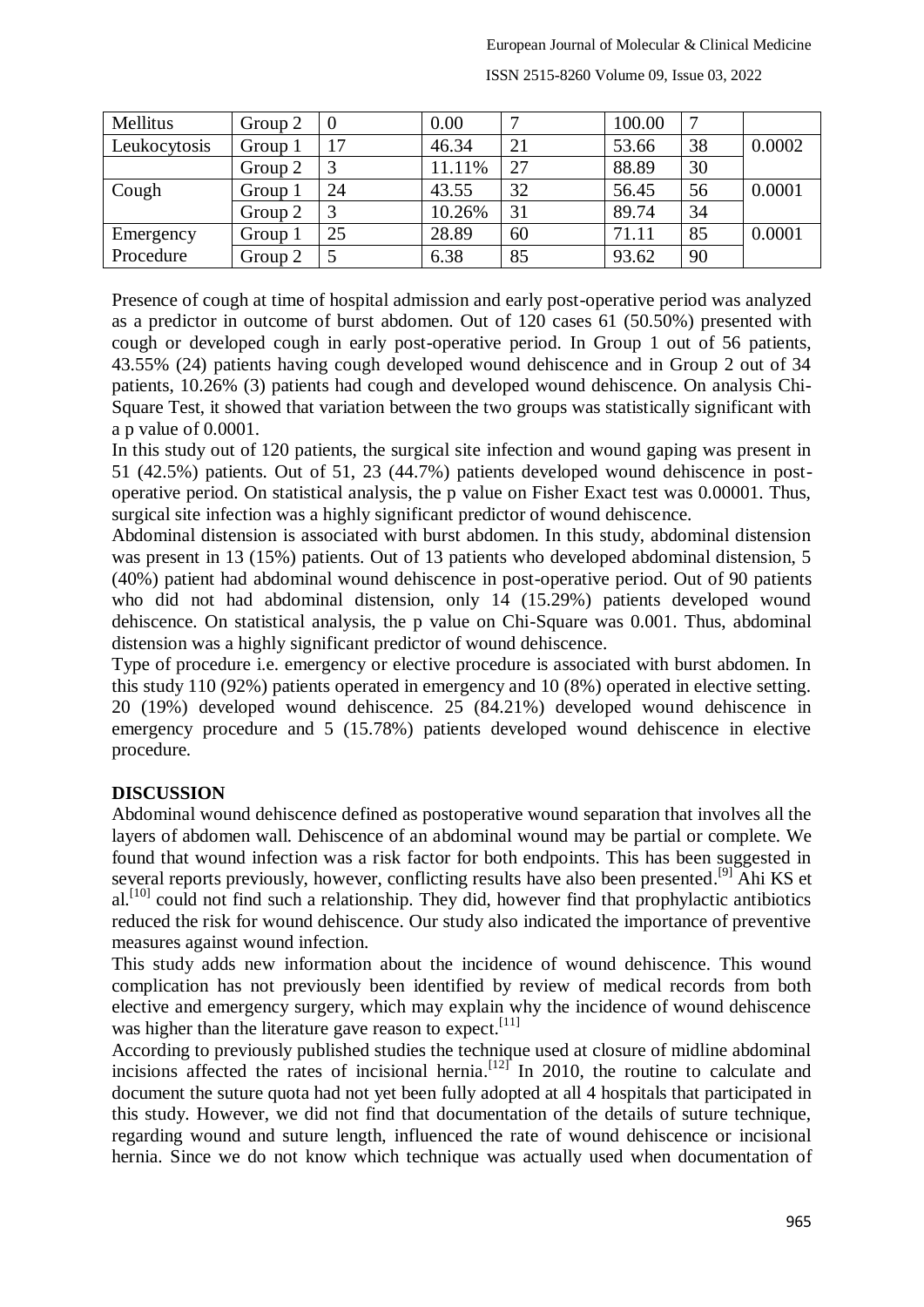suture quota was lacking in the medical records, the results of this study do not contradict the results of previous studies.

High BMI has previously been reported to be associated with a significant increase in complication rates within 30 days after colorectal cancer surgery.<sup>[13]</sup> In bariatric surgery a preoperative dietary regimen is routinely used to ensure weight loss in order to decrease perioperative complications.<sup>[14]</sup> Whether this routine also decreased wound dehiscence and incisional hernia is still unclear.

The strengths of our study lie in the population basis and the large cohort, the fact that the cohort was consecutive including both elective and emergency operations, the short inclusion time and the long follow-up period. It has previously been found that it is important to monitor incisional hernias at least 3 years after surgery, as short-term follow-up could underestimate the incidence.<sup>[15]</sup> The endpoints were defined before retrieval of data and we used a specific clinical record form (CRF).

The study design has certain limitations, the most important being the retrospective data retrieval from medical records. Using a small bites suture technique rather that a large bites technique has previously been reported to affect the incidence of incisional hernia. [16] Our study could not consider aspects of the suture technique other than the suture quota since we were restricted to the information given in the medical records. Another limitation was that the patients were not specifically examined for the occurrence of an incisional hernia during the follow up, and the only incisional hernias recorded were those noted in the medical records. The incidence we found may thus be lower than the actual incidence. However, the rate corresponded to previous reports of clinically relevant incisional hernias.<sup>[17]</sup>

### **CONCLUSION**

Wound dehiscence rate is more in emergency midline laparotomies as compared to elective cases. Besides technique of closure, various factors like malnutrition, cough, intra-peritoneal sepsis, wound infection, wound gaping, abdominal distension are significant predictors of burst abdomen. Patients with these risk factors require more attention and in presence of these factors, the risk of abdominal wound dehiscence can be reduced considerably by using interrupted X-suture technique

# **REFERENCES**

- 1. Diener MK, Knebel P, Kieser M, Schuler P, Schiergens TS, Atanassov V, et al. Effectiveness of triclosan-coated PDS Plus versus uncoated PDS II sutures for prevention of surgical site infection after abdominal wall closure: the randomised controlled PROUD trial. Lancet. 2014; 384 (9938):142–52.
- 2. Hede P, Sorensson MA, Polleryd P, Persson K, Hallgren T. Influence of BMI on shortterm surgical outcome after colorectal cancer surgery: a study based on the Swedish national quality registry. Int J Colorectal Dis. 2015; 30 (9):1201–7.
- 3. Henriksen NA, Helgstrand F, Vogt KC, Jorgensen LN, Bisgaard T. Risk factors for incisional hernia repair after aortic reconstructive surgery in a nationwide study. J Vasc Surg. 2013; 57(6):1524–30. 30. e1-3.
- 4. Deerenberg EB, Harlaar JJ, Steyerberg EW, Lont HE, van Doorn HC, Heisterkamp J, et al. Small bites versus large bites for closure of abdominal midline incisions (STITCH): a double-blind, multicentre, randomised controlled trial. Lancet. 2015; 386: 1254–60.
- 5. Edholm D, Kullberg J, Karlsson FA, Haenni A, Ahlstrom H, Sundbom M. Changes in liver volume and body composition during 4 weeks of low calorie diet before laparoscopic gastric bypass. Surg Obes Relat Dis. 2015; 11(3):602–6.
- 6. Fink C, Baumann P, Wente MN, Knebel P, Bruckner T, Ulrich A, et al. Incisional hernia rate 3 years after midline laparotomy. Br J Surg. 2014; 101(2):51–4.